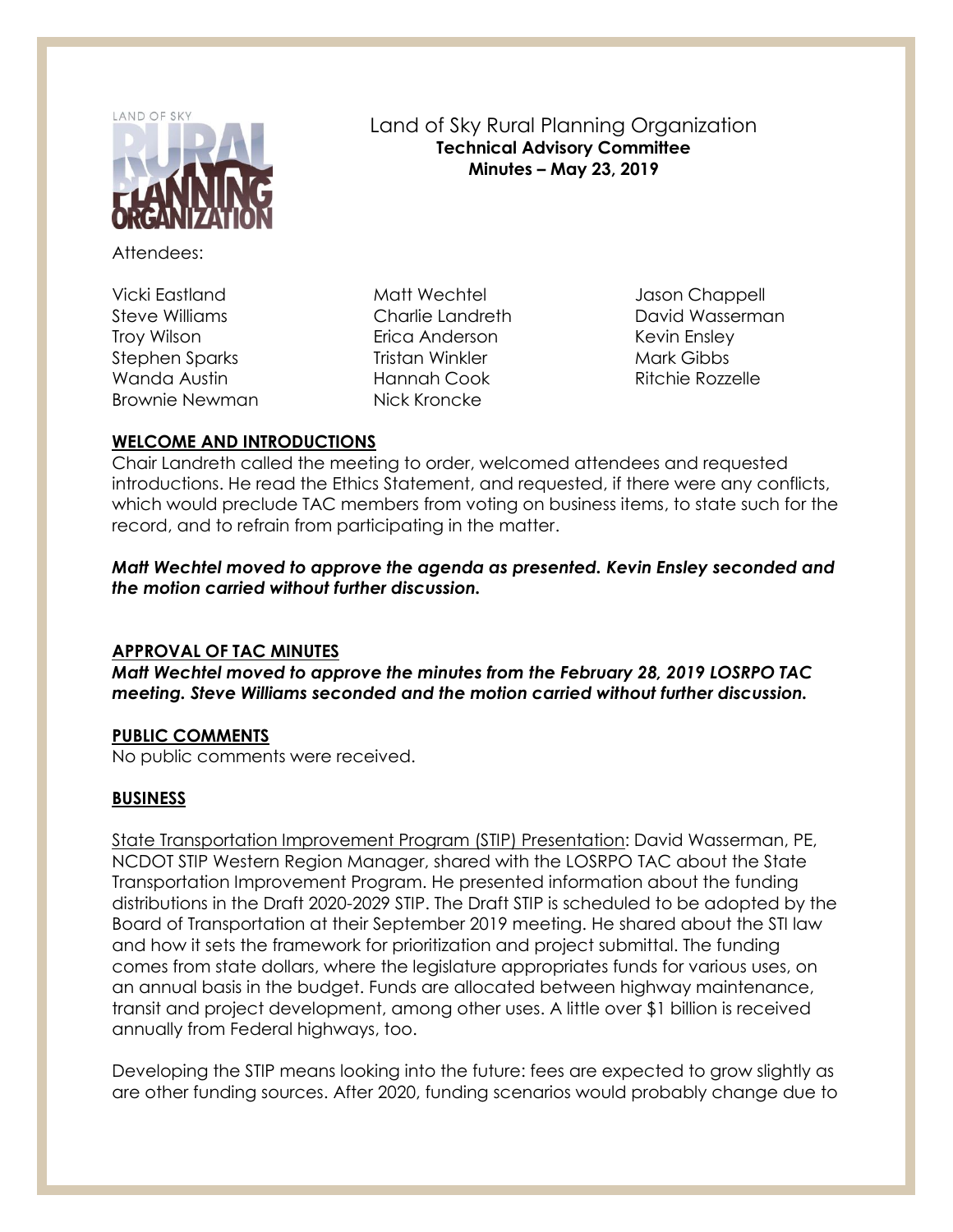changes in the funding structure. Expenditures in the STIP include highway funds and preliminary engineering (PE) funding, among other funding categories. Some funds are used for mitigation and transition projects. Funding is also allocated for the three project ties: Statewide, Regional Impact, and Division Needs. Funding is further defined in the project tiers. After all funding obligations are met, the remaining funds are available for projects submitted by the transportation Planning regions and the NCDOT divisions.

Mr. Wasserman shared that the STIP has many types of projects including Statewide Mobility, Regional Impact, and Division Need, selected through the prioritization process. It is roughly an even split between highway and non-highway projects in the STIP; however, funded highway projects account for approx. 90% in terms of the level of dollars committed. Challenges are being seen across the state with cost increases for committed projects. NCDOT is working on improving cost estimation for projects.

### *Informational Item. No action required.*

So Your Project is Funded, Now What? – Steve Williams shared a presentation on the process that happens once a transportation project is funded by NCDOT. The presentation is available from LOSRPO or Steve can share it with you.

### *Informational only – no action needed.*

LOSRPO FY 2020 Planning Work Program Approval – Vicki Eastland shared that the FY 2019-2020 Draft PWP has been submitted to NCDOT TPD for review. The Draft was approved by NCDOT and then by the LOSRPO TCC at their May 9 meeting. She noted that this is the second year with the format, which shows the breakout of direct charges to the RPO, travel and indirect. The funds shown for each line item of work should more accurately reflect the funding spent on specific tasks. For the most part, the PWP is set up as a continuation of ongoing work RPO staff performs each year. The total PWP for FY 19/20 is \$132,969.

### *Matt Wechtel moved to approve the LOSRPO FY 2019-2020 Planning Work Program (PWP). Jason Chappell seconded and the motion carried without further discussion.*

SPOT5.0 and SPOT6.0 Update: Vicki Eastland provided an update for the upcoming schedule for Prioritization 6.0 timeline and next steps for LOSRPO. Key dates include local meetings to select project submittal (June-August 2019); Draft projects submittal list (September 2019); project prioritization public survey (winter/spring 2019/2020); draft statewide programmed projects and SPOT scores released (July 2020); LOSRPO local input point methodology due (July 31, 2020); local input points for Regional Impact projects due (October 30, 2020); local input points for Division Needs projects due (January 29, 2021); and, draft 2022-2031 STIP released (April 2021). These changes mean that there could be a joint TCC/TAC meeting in November.

Discussion occurred about the benefits of having a joint meeting. Vicki noted that the RPO now has 16 submittal spots for the STIP due to a slight increase in population in the planning region.